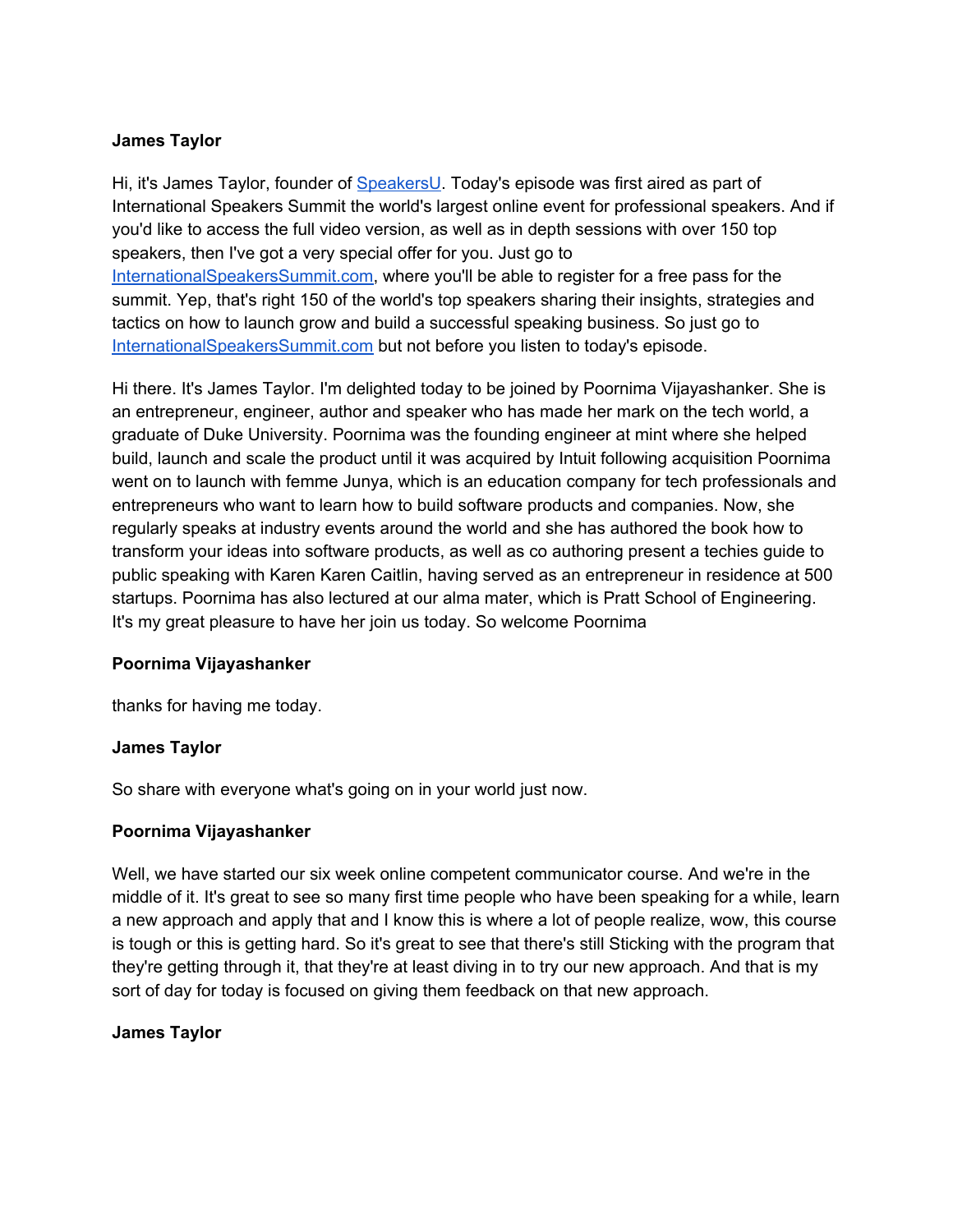I mentioned. You know, obviously, you had this basic set, you've been very successful career in tech. When did the speaking part of you get started? When did you find you develop this love of speaking and speaking to, especially at conferences that you speak today?

## **Poornima Vijayashanker**

Yeah, well, actually, I have been speaking for a very long time I in my youth was a very shy kid, and I figured around middle school that life was going to be hard if I didn't do something to change that. So I joined my middle school in high school Speech and Debate Team, and I was really glad that I did you know, it helped me Ace my college interview, and then go on to ace my first job interview, and then do more complicated things here in Silicon Valley, like, evangelize the companies into the startups that I started, help recruit and pitch investors. For me. public speaking is definitely a multivitamin and it's Something that Karen Catlin, my co author and I really evangelize it's, you know, it's a thing that people don't recognize. And it's definitely hard to get started in, especially if you have a fear of it, you're not sure if you're an expert, not sure where to speak. But once you get going, you start to see a number of benefits, as well as the people on the receiving end who hear your message. And so I have been applying public speaking any way I can. And I found that I benefit from it in terms of a business and building a personal brand. But the people who are listening also get a chance to connect with me,

## **James Taylor**

and who are those? Do you have a kind of any early mentors and you're speaking over the particular speakers that you look towards? These are all I like, I like what they do in terms of how they present or how they think,

# **Poornima Vijayashanker**

you know, I didn't because I didn't know any better. So when I started to speak, I, this was back in 2008. There weren't a lot of resources out there for technical Speaking there were four general public speaking. And I had learned them again in high school. And in college, I had a great debate coach who helped me not only with debate but do things like extemporaneous speaking, and improv improvisation. So I had a great coach in that capacity. But when I transitioned into industry, I noticed that one there weren't a lot of technical folks speaking in general, or the styles is not quite developed. And two, there weren't a lot of women or other folks that I could look up to. So I just honestly started to develop my own style. And then periodically I would come across great resources. You know, Scott birkins, got a good book. There is Reynolds who's got that great book on, on doing slide design. And so I started to pick up elements here and there, but quite frankly, it wasn't until I was pretty deep in that I realized, Oh, I have kind of cultivated my own framework from best and worst things that I've experienced. So I didn't really have somebody that I looked up to initially or had as a mentor. It was a lot of it was just audience feedback, and getting a sense of what was working and what wasn't.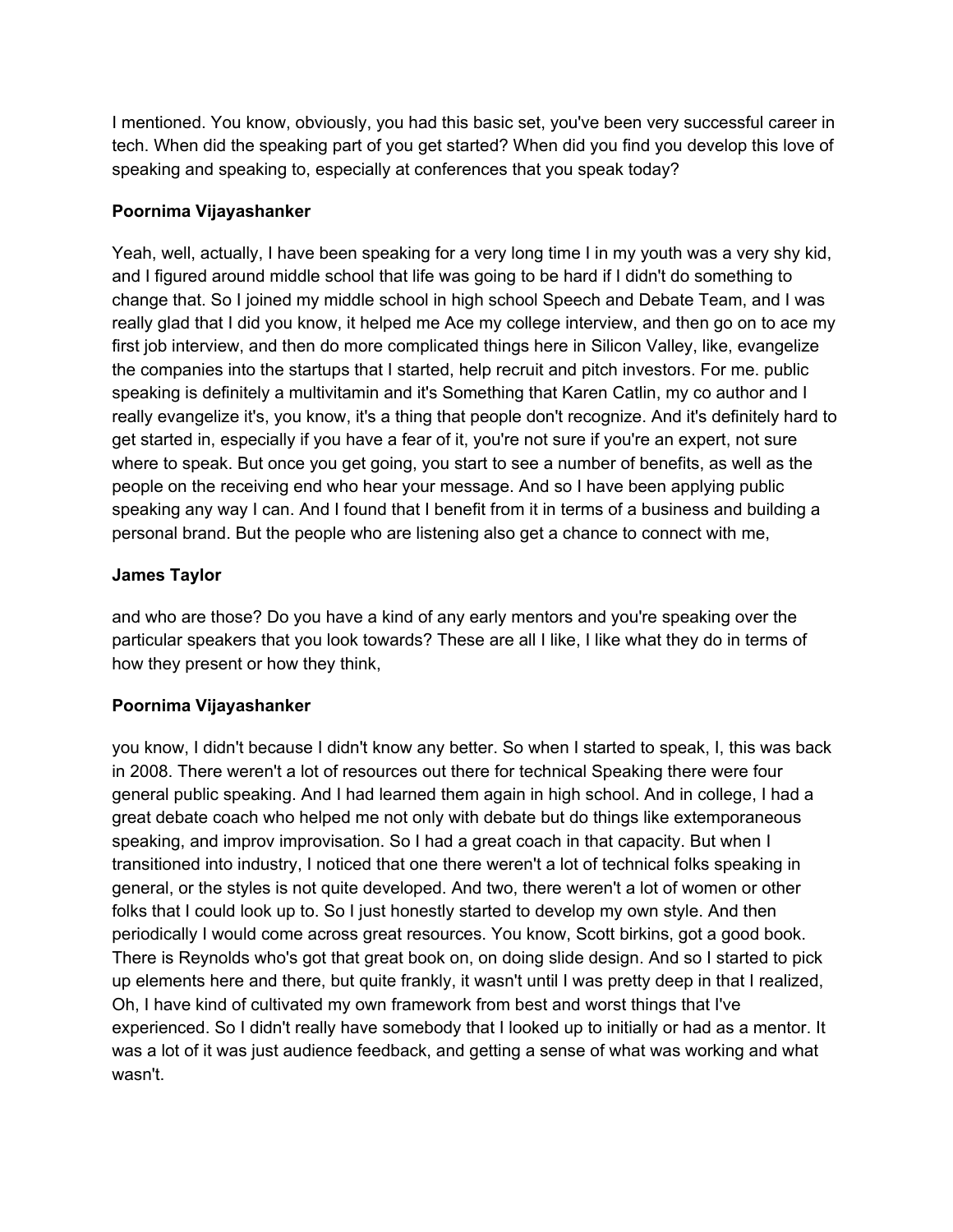### **James Taylor**

I mean, you think of, I think of some of the best keynotes I've ever seen. And some of them are actually product keynotes. So I think, you know, the classic Steve Jobs at the Moscone Center near where you you're speaking from today, you know, he's a classic, you know, there's that that but often feels like in, in the kind of tech world in that kind of Silicon Valley world, that a lot of the speakers are in the either the marketing the sales or the biz, biz dev world, they're kind of getting more natural speakers. Are you starting to see that change now, within the more engineering community, you know, the people are actually building the stuff and creating these incredible products actually, you know, coming bit more To the fool there.

### **Poornima Vijayashanker**

Yeah, it's in the last couple years, just as there's been an explosion in terms of conferences worldwide for marketing and for sales and for product. There has definitely been a interest to do more technical conferences. technical courses have been going on forever, I think. And in my early career, like around 2004 2005, I would go to some of these. But there were pretty big gating factors, you know, you had to really take the time to submit a proposal, there were a couple major conferences happening at Moscone Center around the world. And now you're seeing there's a lot of unconferences. There are smaller regional conferences. There are conferences that have started to add a technical component. And so it's been great that there's more and more interest, but as a result, we need more speakers. And you start to see more technical folks saying, oh, maybe it's time that I branch out, and I do More public speaking to recruit to do product demos, or just to showcase the technical work that I have done in my team has done or my company's done. So you're starting to see more and more of that. But I would say, Yeah, for the last 10 years, it's definitely been on the rise. And I anticipate more technical conferences coming out, just like there are other conferences in verticals.

### **James Taylor**

So this is the whole Silicon Valley tech sector has also come into the spotlight a lot recently, in terms of lack of diversity as conferences I saw, I saw one the other day and I think it was like 40 speakers at this event and there was not a single woman, you get this. So that's the first kind of like, okay, so I'm getting because you're coming from an engineering what and there's obviously there's that there's a strong sense in the engineering side and take that there needs to be a big rebound in terms of creating greater diversity, more inclusion there as well. What's happening when it comes to the more technical conferences and those kind of events are they Really now having to basically take a look at what they're doing and completely kind of rethink in terms of how they're appealing to speakers how they're bringing in speakers how they're potentially betting speakers.

### **Poornima Vijayashanker**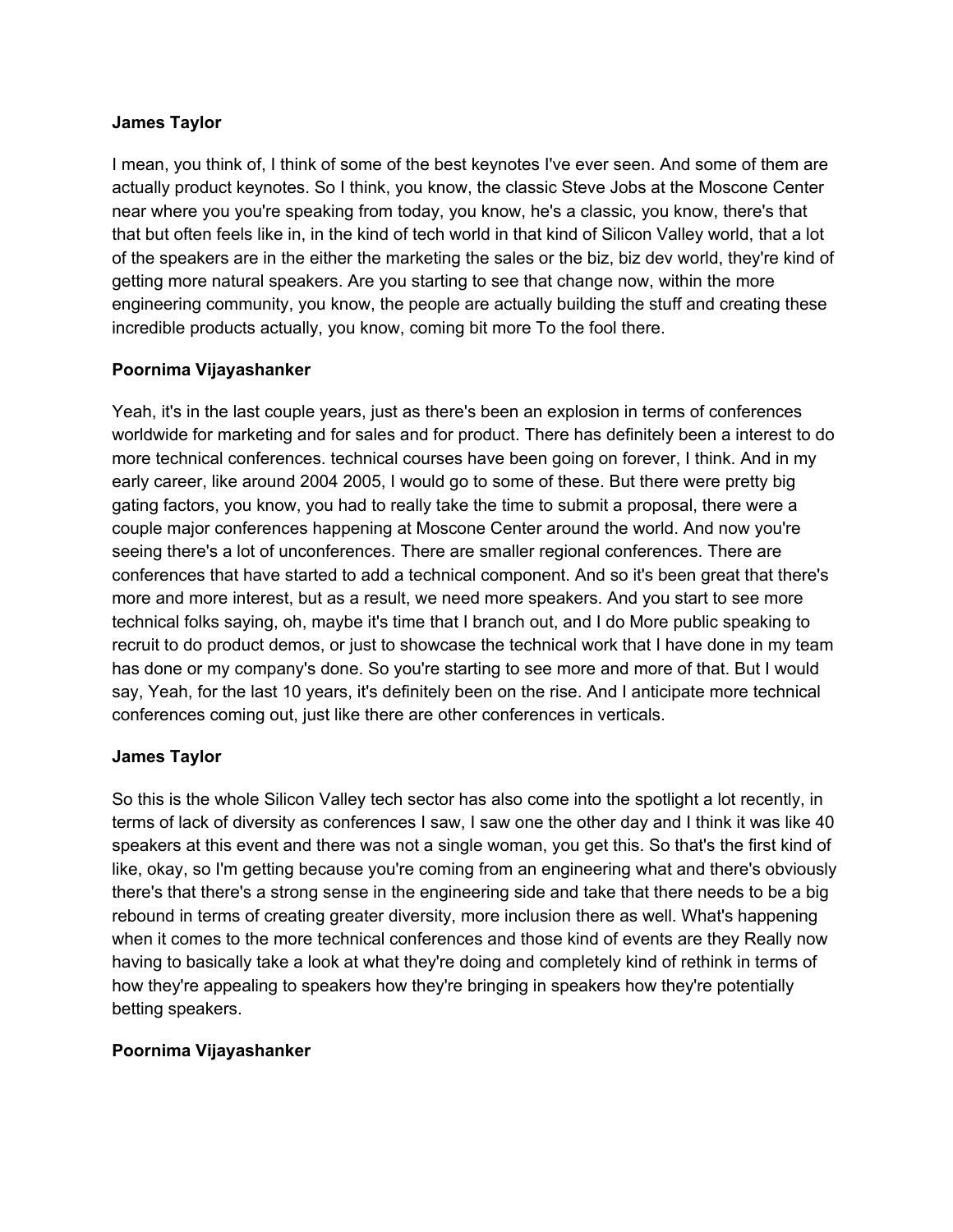Yeah, well, I will say this, there's really no excuse because Grace Hopper celebration, which is the largest technical conference for women, has over 10,000 attendees and grows every year by probably 20 or more percent. And they don't have a problem getting women to do technical talks at every level, whether it's entry all the way up to senior level executive positions and sea level suites, right. So if they can, if they can manage to scrape at you know, that many attendees as well as speakers and turn people away, then I think that there is a big market for getting speakers into some of these other events. So I push back a little bit in terms of how aware people are how much of a priority it is for them. For my personal experience, what I have noticed is there is definitely an interest. You know, women certainly want to get out and speak. They're certainly full of doing it. They have to they're either far enough along in their career or there is even early folks who are like, there's I have something to share, right. And what I've noticed the last couple years, is there are conferences that are adopting a code of conduct in terms of diversity of speakers, diversity across not only genders, but you know, people of color, etc. And so the conferences who are more, I would say aware and with it are adopting these policies, not only to recruit speakers, but also how they conduct the conference itself. And I think it's getting getting with the times and recognizing this because the ones that do end up attracting more attendees, attracting the type of attendees that they want And it ends up being a more vibrant conference that lasts for many, many years. So this is something I think that people have to start to invest in if they are going to consider doing this conference again, having it be successful and having it be profitable because at the end of the day of conference as a business, right,

### **James Taylor**

the other thing I often think about is a speaker's when we speak at a conference, we keynote a conference, We're often asked by that, that meeting planner, that event conference organizer to recommend a speaker for the next year. And I, I was thinking about it a lot, you know, you and I were in a mastermind group has actually predominantly female as well in that particular group. And, and I was thinking about as well as okay, because this question comes in so often from event planners, like who would you recommend? And I, I used to, I used to be okay, well, I'd recommend this guy because he was very similar to me be spoken with a different subject from me. And so it was, it was I was going into a default position and without without giving any thought, and it was just like it was thoughtless. Okay, this person, I know him, I like him, I think he would do a good job for the client. And it's what it's made me do as a speaker. And in terms of, you know, my continual development is having to rethink, okay, I need to have a much broader sense of who's out there, who's, who's doing like, Great stuff. And so this is a training for me. I don't know if you'll find finding this in terms of, because it's so much business is referral based, you know, for other speakers.

## **Poornima Vijayashanker**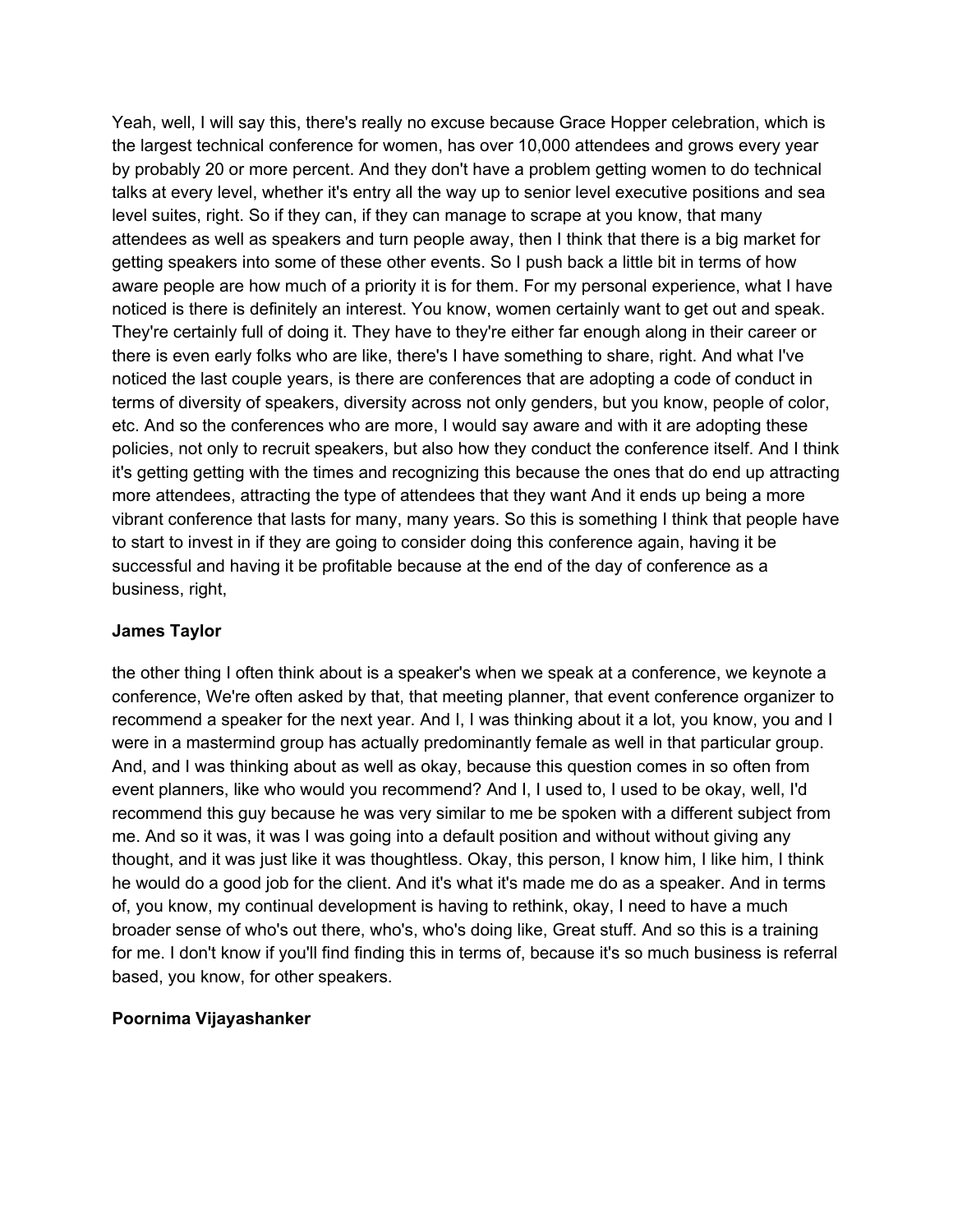Definitely. And I mean, you have a sense of who the best speakers are. So, one of the excuses I hear from a lot of folks says, Oh, well, everyone was just too busy. Like, literally all the women who know how to speak. We're just too busy.

### **James Taylor**

That day, they were

#### **Poornima Vijayashanker**

like, oh, what was it International Women's Day, like, what what was the reason right? And I think what it means is that a they don't think about it early on enough because they're waiting until the last minute, right? It's not Maybe a month or maybe two months out, or sometimes even two weeks, I've heard so many requests from people, sometimes even two days before saying, Oh, can you get me some money, nobody's gonna drop work or even get the time off to come and speak at your event with that much lead time, right? You've got to start thinking earlier, three months, six months, if you want to get on people's calendars, if you want to be taken seriously and be known as a professional, you know, organizations, so start to do it earlier on and make that a priority. And then of course, if you have situations where people say, Oh, I can't do this, or you know, I just happen to have a conflict, then having them suggest somebody else, but but the other place is to have your own watering holes. So for example, earlier this year, my sponsor actually tasked me with putting on a panel. And, you know, the sponsor said, Well, here's a panel for you, please moderate it. And I took one look at that panel, and it was me and I think there was one other woman and the For guys, and I was like, I can't do this panel, you know, and I pushed back. And of course, my sponsor and I have been working together for four years. So I had that ability to speak up and he is a great ally, had he not, I probably would have just said, like, sorry, I'm too busy can't make it right. Or you probably wouldn't be my sponsor. So I took the time and I said, Look, this panel is just not attractive for these reasons. And if you want me to moderate this, here's what I want to see. I need you to cut out at least two spots, and I want to replace them. And I'm happy to bring you people but what I don't want to see is four guys and one woman and then me as the moderator, that's not a very balanced panel. So he kind of tasked cast me with Okay, fine, go find the people make sure that they can speak here's kind of the background. And I already had a couple watering holes. You know, I am part of a couple slack communities. Obviously I have my own network. I have students that I train, so I have a lot of places that I can pull from. I still found it a little challenging. I won't say that people just trickled into me But within a couple days, I was able to get people to say I'm interested. And then from there, I went through their profiles to see that they had spoken. They had either a YouTube video or they had spoken somewhere before that could vouch for them. And I ended up actually, surprisingly, getting to women. And then what ended up happening was one of the guys who was on the panel, I couldn't make it. And so he gave up his spot to a female colleague, and the panel ended up being five women or was like four women and one guy, which is kind of coincidence. We didn't really planned it to be that way. But I gotta say, what ended up happening was, there was a awesome audience turnout, we were pretty much sold out. The people that came out said, Oh, somebody really put a lot of thought into this panel. And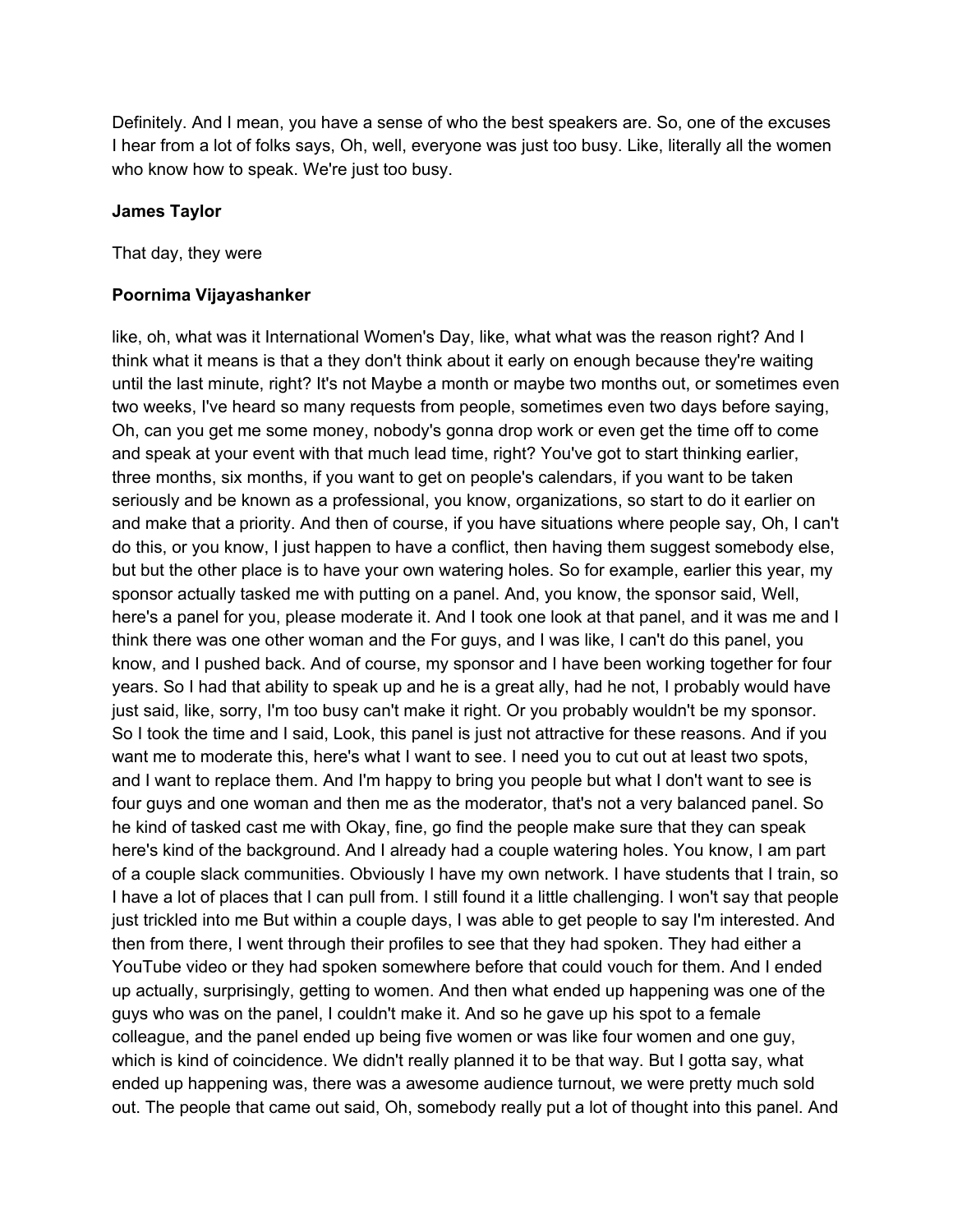a lot of women came out saying, Oh, I looked at the roster. I saw that it was a great representation of women who are doing pretty advanced stuff. I mean, We had somebody who was doing augmented and virtual reality, we had someone who was a product manager for the last 1015 years. So these were not like, oh, let's just find somebody who's a recent grad or flexibly up the street, these were experienced individuals, right? Taking the time to think through who needs to be there, why and how that's going to reflect the audience and how they perceive this panel was important. So you've got to have somebody that's going to push back a little, as well as pluck the folks and say, these are the people that need to be on this. This is how it's going to operate. And that, of course, takes time, I understand. But if you don't put in that effort, then you know, people are gonna be like, Oh, this is just like any OLED panel. You know, why bother? And you're not going to get the response that you want to see.

## **James Taylor**

Yeah, I mean, I think I was I heard from a speaker in Singapore the other day, saying, Yes, it is. I'm actually getting home our speaker together, we're going to refuse to be on all matters. panels we get things like this normal panels to be basically declined now, and we say okay, we think and we get it sometimes it's it's just, they haven't thought they're just not. It's just like it's like as you say it's last minute, I'll just, you know, they're not really thinking in any kind of way in terms of what potentially is going to be in the best interest of the audience in terms of having diversity of ideas and those people diversity of ideas as well. I'm wondering, so my wife is a an engineer. She's a mechanical engineer by trade. So I often test out my keynotes and her because her brain is very different to mine. She thinks much more analytically, you know, she's into the detail and stuff like that as well. So I'm very lucky I've kind of got that person that I've got that techie person to test out things on. For someone that doesn't have that. How should they be if they're working out their keynote and then knowing they know they're going to be speaking to more technical audience does have to be engineers, maybe scientists are more technical audience anyway. How should they be thinking about preparing If they're not necessarily a technical person themselves,

### **Poornima Vijayashanker**

so I read a really interesting book recently by Angie Panzer, and it's all about writing for the workplace. And I thought that the takeaways apply to speaking as well. And the one thing that she mentioned in her book was how a lot of times when we write, if the writing is very dense, if it's convoluted, then the reader looks at the writer and says, Oh, this person, just, you know, isn't a very good writer, and isn't a very polished person or professional person, because of the cognitive load they put on the reader. Now, if the writer instead uses simple language, despite what level the reader may be at, right, the reader immediately gets it they kind of flow through the book, and they're thinking wow, I totally understand all these concepts. I was able to finish the book you know, cover to cover and they feel empowered, right. Same same rules apply to being a Speaker, it doesn't matter whether you are going in front of a technical audience or a lay person audience, you have to take the time to say, I'm presenting this information, there may be jargon, there may be concepts that are or things that, you know, I discovered that other people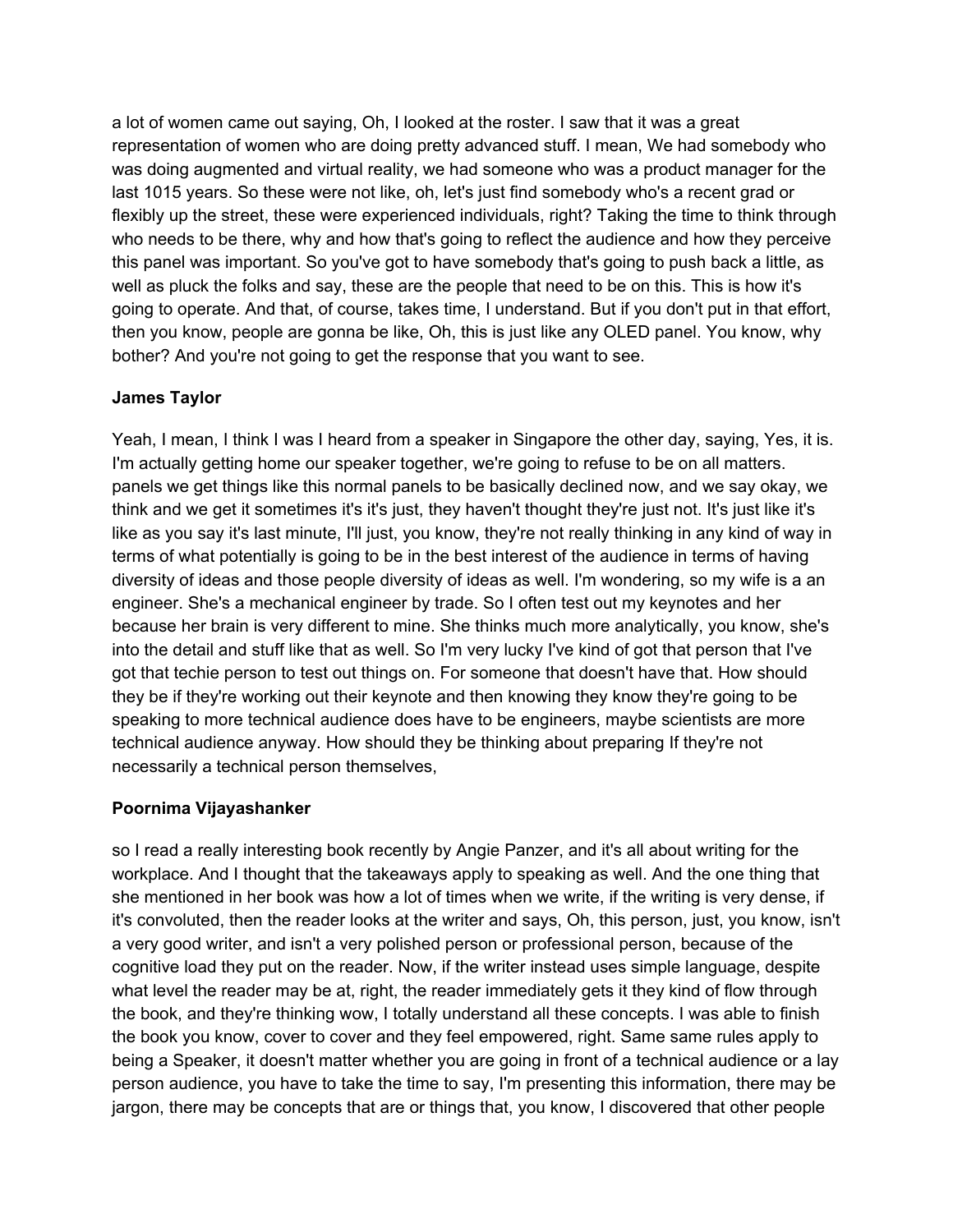may not know, right, the curse of knowledge. So how can I best convey it in a way that's easily digestible? Not patronizing, you know, so that's the tone depends, and depends on how you how you phrase it and how you deliver it in your tone. But if you can incorporate that, then audiences are going to feel like wow, this was a very polished speaker, a professional speaker, a knowledgeable speaker, because you've done all the work for them. So regardless of who your audience is, whether it's technical or non technical, I always encourage people to do that. And it does work. That's the thing like once you start to do it, you're like, wow, I felt like I had stripped a lot of the content out I made the message simpler. I had a smaller table. takeaways are fewer takeaways. And people were thankful, you know, nobody said it was too watered down. And nobody said it was too dense. It was just right. And that takes a level of practice. But I would encourage your people in your audience to think about that, how can I take my message, regardless of the audience, and make sure that it's simple, because the people on the receiving end are going to are going to judge the quality of the speaker based on how simple you make it.

## **James Taylor**

It's really that that line, which someone said, Kevin, which famous author said, it's Sorry, I'm having to write you a long letter, I didn't have time to write your shorter letter, because the writing the shorter takes so much more work. And you have to really think, you know, much, much more intensely about how do I want to distill this down. I'm also wondering, now you're saying this, I'm reflecting on some of the some of the speakers I really like and they often speak as three different levels so that there's so even if I'm not attending, I go and listen to them speak. I understand cuz they're speaking of the usual most consistent and things like that. So, you know, they'll relate it to maybe foods or things I get as a non technical person. But then there's another level up, which is maybe the more executive level and that executive executive level to certain using certain concepts there. And then there's another level again, when they using whether it's in terms of certain jargon, or they're giving clues. They're giving a sense at this point. I know what I'm talking about here. But I'm also having to create a create a talk and I think that's, that's must be a fine balance to be able to, to get a get a message across in that way.

### **Poornima Vijayashanker**

Sure. Well think about this way, even your executive who has a million things going on in their head, they, they've got thousands of people pitching them, they've got emails coming in, they have their own decisions to make, right even if you were to take the time and put something into a simple analogy, or contexts that they're going to get in the first you know, 30 seconds or three minutes. You have just now saved them from having to do that load, right that that cognitive load. And so even for the folks who are like that, I find that it's very, very helpful to make the jargon of the company to demonstrate that you know what they're talking about, right? So if you say something like, Oh, yes, I understand that this company you guys use, okay, ours okrs mean, blah. Here's how I think you know, what I'm talking about relates to that. So you can you can kind of get your foot in the door and demonstrate credibility. But again, think about what that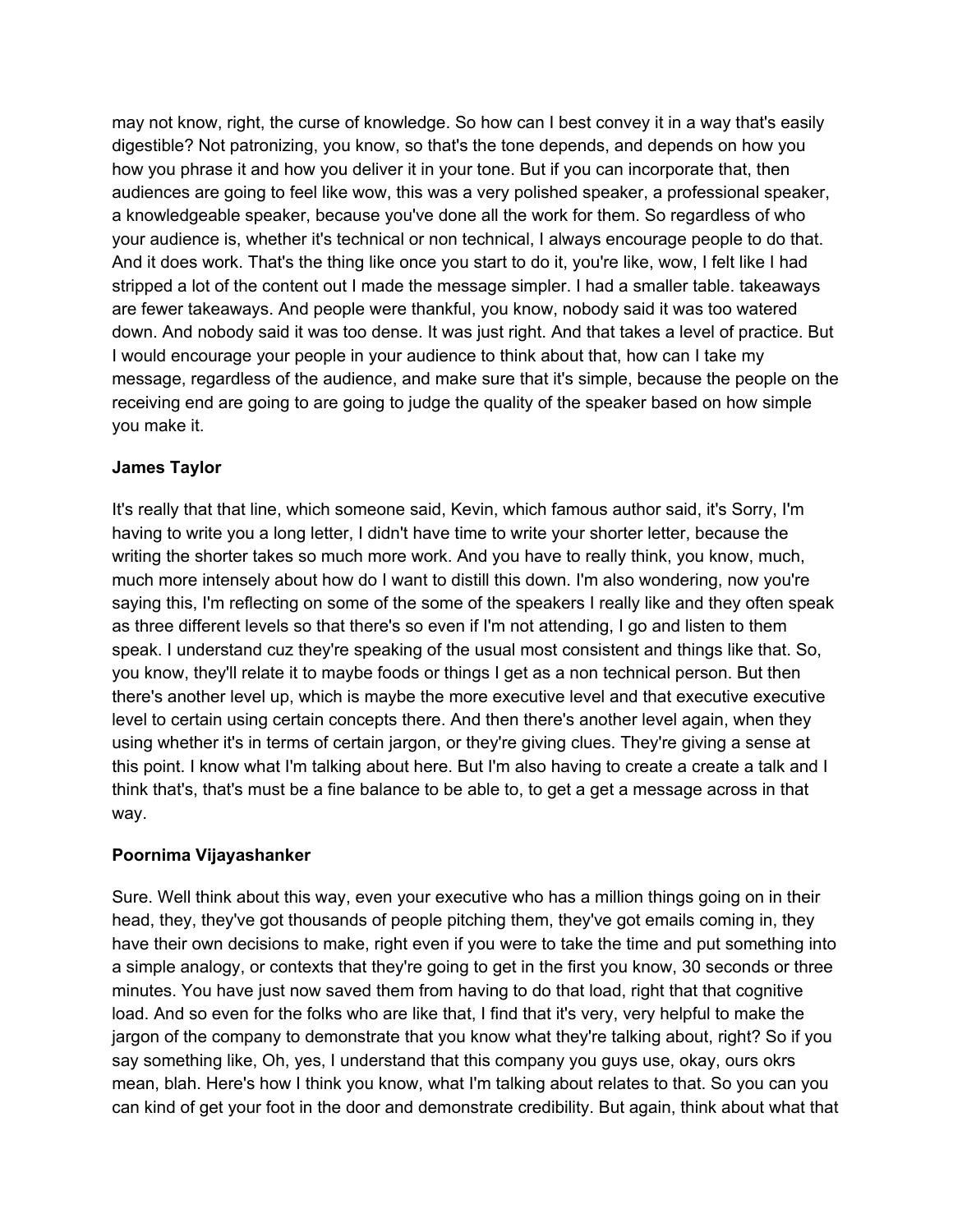person on the receiving end goes through on a day to day and really take the time to say, How can I present this information? Because my sense is you're going to want to get something out of that relationship later on. You may want to go on to do consulting, you may want to get hired on again, as a keynote speaker, you may want a referral, right? And so when you've done that heavy lifting for them, Then all of a sudden, they're like, Oh, this person was fantastic, right? And it, it becomes this thing that people, like, I can't put my finger on it. But that's essentially what they're doing. And, and storytelling is one format to do that in analogies or another. But you've really got to think about that cognitive load on your audience member.

## **James Taylor**

I'm thinking that's sometimes the benefit of being the closing keynote speaker, as opposed to opening is if you can get in a few days early to the event, and you can spend time and then you quickly get to hear the language of, of the delegates, what the toys but if it's an industry you don't know about, there's downsides, obviously, to be in a closing keynote, a lot of people thinking about leaving, where am I going to go? Like, I've got to catch my flight, but there's definitely some, some benefits there. So you're, I know you have this this, this course, which is really helping, the more more techies, you know, speak whether that's because they have to go and present product launches or whether they have to present to the teams or selling an idea, maybe to a client as well. What when when you start getting you know, working with those people When people say kind of going through that course, what is the what is the aha moment? Do you see from them where they suddenly go? Oh, okay. Oh, this this concept is just opened up his knees changed my paradigm on how to speak what was the thing that you tend to find there?

## **Poornima Vijayashanker**

Well, I think the first is because so many of these folks don't tend to be presenters on a day to day basis, like a salesperson or a marketer would be their first resistance is Oh, I'm just not a natural speaker. Right? And, and getting them over that initial hump of you're going to be nervous. Everybody's nervous nerves are okay, here's how to manage that nervousness is the first hurdle. And so we do that through some pretty simple exercises that have nothing to do with anything technical, right? We just, we make it really, really easy. One of the first exercises I do is describe to me your favorite dessert, and that's something anybody can do. Right? And then they see Oh, that was it was kind of challenging to do, but I did it and it works. makes them realize that they can achieve something. The next phase is, I'm not an expert, right? Because even though people may be technical, they may think that they are not as big as the next person. Or maybe they're not far enough along in their career, or they don't have something novel and earth shattering to share. So the second thing that we help them do is really extract their expertise by looking at what they've already done, and realizing that there are people out there who may be less experienced or less knowledgeable than them. And those are the folks that want to learn. And so that's kind of the second breakthrough moment they have. And then the third is explaining to them just like building a product, no writing software or hardware or whatever they're working on has a process, there is a process to creating a talk. Once they get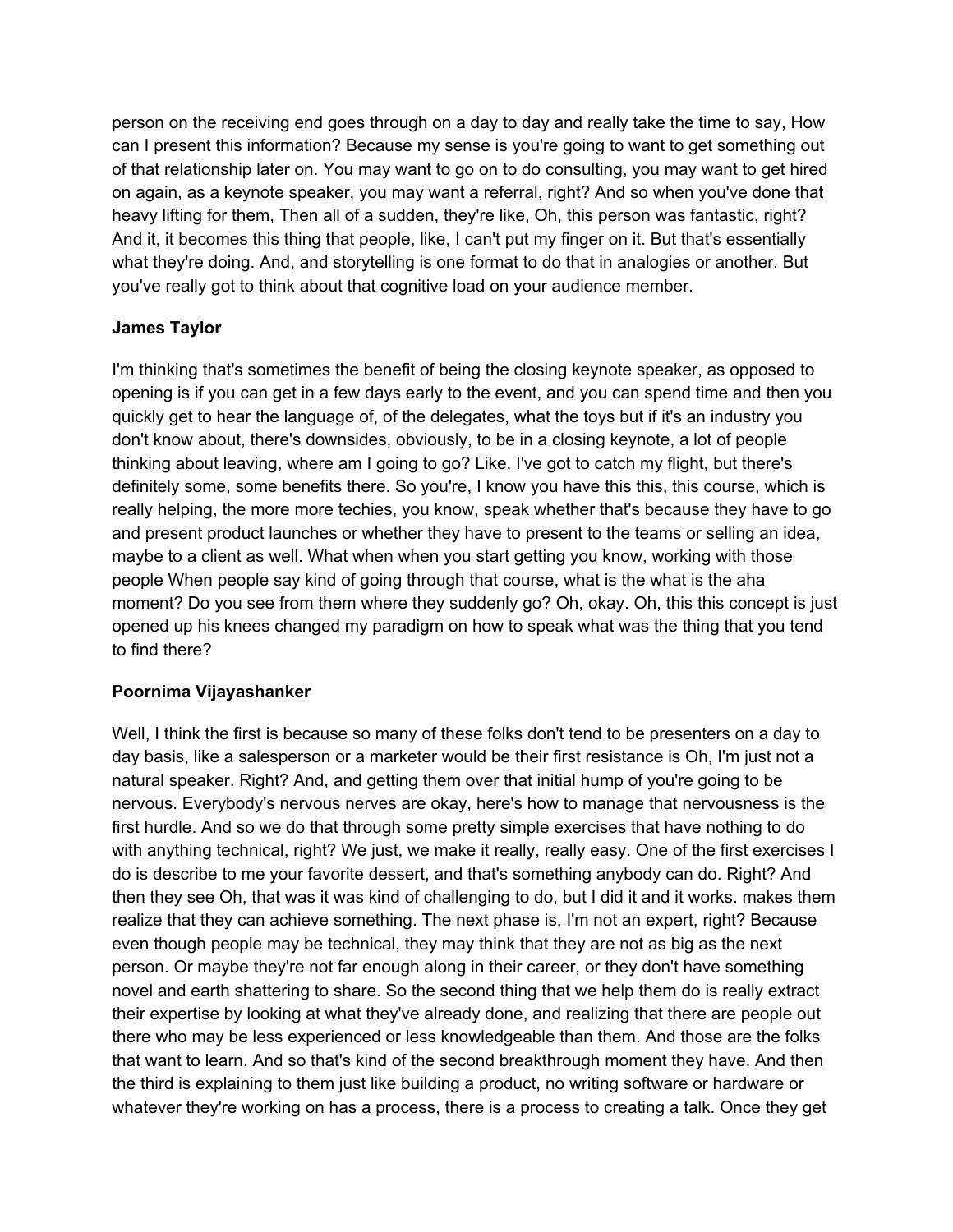over that, then they're like, Oh, well, now I know like how to put this together, but up until then, they feel like it's a mystery and that you have to be really good. charismatic and you have to be leading like, a billion dollar company like jobs in order to do it. So. So once we get to walk them through these three phases, they immediately have a sense of I can do this going forward. And yes, I'm still going to be nervous. Yes, there's going to be moments where I'm going to need to break down abstract concepts, I'm going to need to practice my talk, right? But those I would say, are like the three pillars that we build on, so that by the end, everybody in our course, is doing at least a five minute lightning talk. And it's, it's pretty transformative, you know, recording them throughout. And then at the end, sometimes they say, Oh, you know, I was really nervous. I don't know how I did. So we make them go back and watch it. And the next day, they're like, Oh, my gosh, I didn't recognize myself. It's like what the majority of students say. So it's fantastic to be part of that process. And to see how awakened they become and to see that they can, they can do it and they just, they just needed somebody to kind of guide them along and to help hold them accountable through each of those steps.

## **James Taylor**

Now you're in the land of tech. So I want to make a couple of quick fire questions here. What is that app that you're using just now the or the online tool? Do you find really useful for yourself? Especially for the speaking part of you it could be in terms of how you prepare or it could be in terms of how you get your speaking gigs or deliver on your on your speaking What? Are there any tools you really enjoy using?

## **Poornima Vijayashanker**

Yeah, unfortunately, I don't have a lot of tools that I use to get engagements I find that most of my engagements I have to just do sort of the general sales process of cold calling or cold outreach to people through email following up. I will say that what has helped a lot this year in particular, is my YouTube channel. So having and that I've been building for the last four years. So it's kind of funny that it was only recently that I'm starting to get more and more interest. And the thing about my youtube channel is I have a variety in In terms of the content that I produce, I have some short videos that are about a minute to five minutes long. I have longer videos that are interviews that I do for my monthly or weekly web. And then I have ones that are probably 15 or so minutes. I also take any previous talks that I've done, and I put them up there so that people can see. And that ends up being one a really great source of interest and to credibility, because at the end of the day, if somebody is paying me to come and speak at their conference, they want to know, okay, can this person actually deliver? Yeah, and having that video, no matter how long or short it is, can get your foot in the door and also help close the deal, versus a lot of people I know, don't have a video, and it doesn't have to be something highly produced. You know, one of the earliest videos I did was just me standing in front of a camera speaking to people talking to them about what Fungineer was. I was about three minutes. Long as if you can create a simple explainer video, you can use that in so many places, certainly on YouTube, but in your email signature, you know, as people request a sample, and I feel like that is really, really critical having that piece of video, and if you can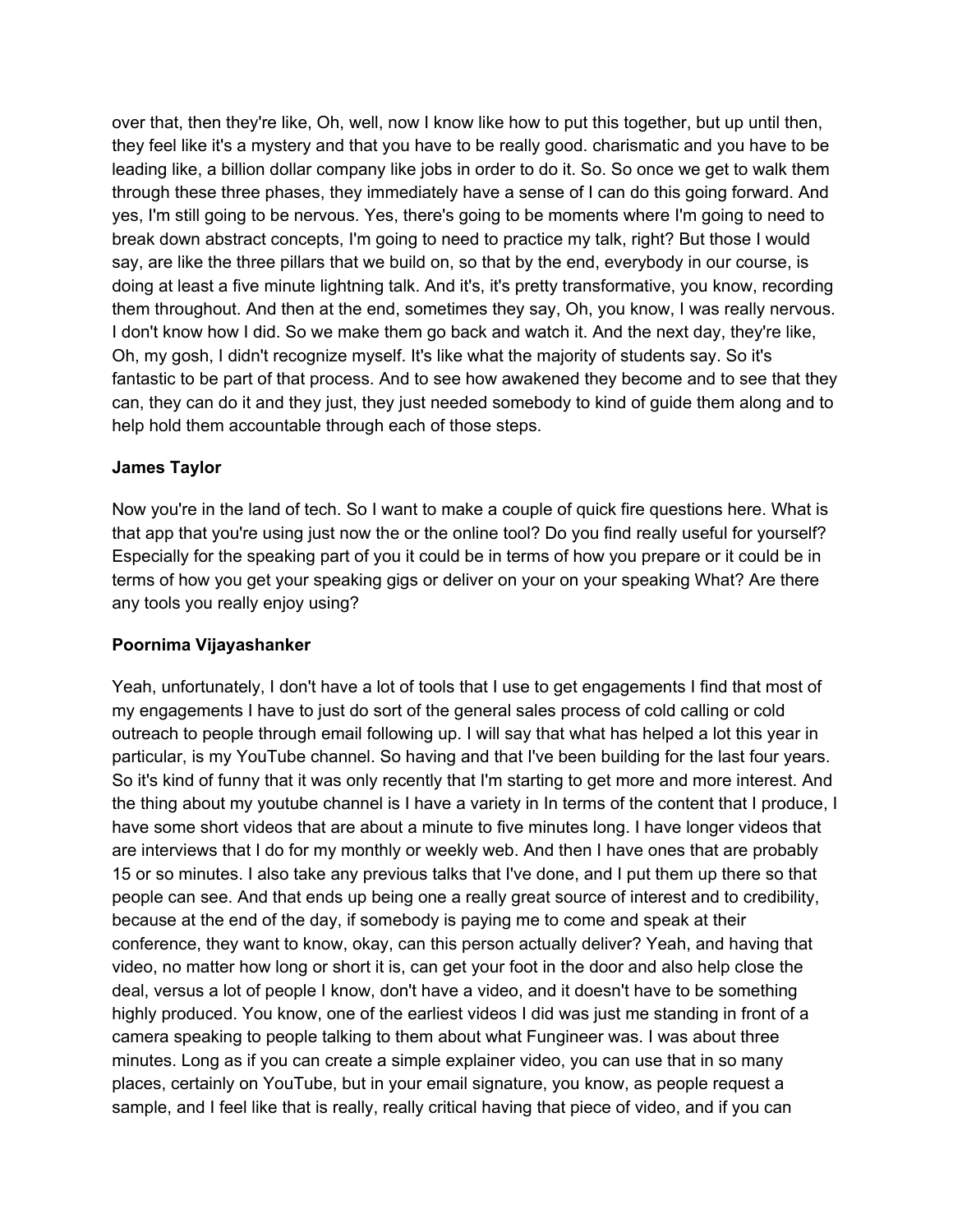emulate a audience setting, because I have a couple where I'm speaking to people, getting those audience reactions can be valuable, because a lot of a lot of organizers want to see how the audience reacts to what you're saying. So I also have my like TEDx talk in there. And that's very helpful.

## **James Taylor**

No, that's gramming I think YouTube is such a powerful place. Because, you know, when I talk to meeting planners, it's like the number one if they're looking for, let's say, a speaker on innovation, that that they go to YouTube first is that it's the place to go. And then the other interesting when they'll if they're looking at speakers, because of the way that the the, the recommendation engine works on YouTube. If you've got your tagging, right, and your titles and a bunch of other things right, then you can actually get seen by the people who have Wherever you whoever you know that there will be a guru in your topic, you could get seen, you know, after that video, you know the recommended videos as well. So I think that's great. I think that's it. That's a great suggestion. What about books you mentioned Scott Burke and his book was a great book on on speaking, it was another book. It doesn't have to be on speaking, but maybe it could be on. It could be on, you know, the world of tech. It could be some of it some of the topics that you talk on.

## **Poornima Vijayashanker**

Yeah, well, actually, right now I'm diving into a Patsy rodenburg book on presence, the second circle book, and I did that because I understand how to be present with my audience. I've been doing this for so long, but I need to be able to convey that it to my students, and I need to have a resource to do that. So I've actually found her book really helpful, because she very clearly explains why some people kind of get stuck in their own head or their maybe two outward, you know, it's sort of the overly salesy person or the old Really bubbly person? And how do you kind of rein that in and present with your audience? And again, that's where you develop the connection with your audience. And so for me, I'm, I'm currently reading that, and I think it's I think it's a great read. So I would recommend it for people who have maybe started speaking, but they feel stilted, or maybe they don't feel as connected with audiences, or if they're just looking to say, hey, how can I move better in my own body? How can I be a little bit more dynamic of a speaker? I think it's a great read for them to get started on.

# **James Taylor**

Great. We'll put a link here as well. What about if you were to let's make you wake up tomorrow morning. You have to start from scratch. No one knows who you are. You've never been booked to speak before. You have your LinkedIn profile is being wiped clean. So what would you do? How would you restart especially the speaking part of your business in your career?

## **Poornima Vijayashanker**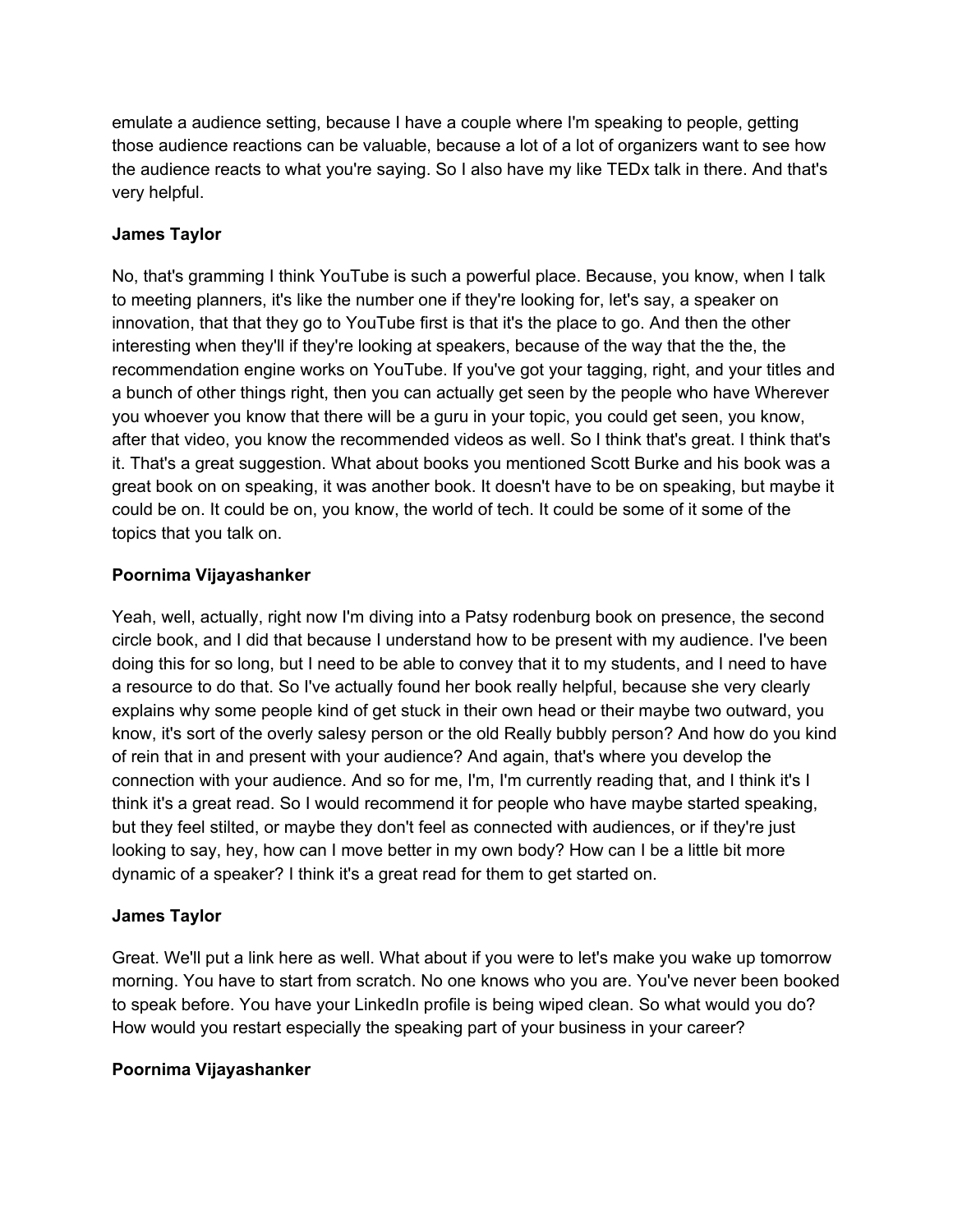I honestly say I would go back to basics and basics for me. We're doing some in house training with my team. So when I was at mint, one of the things I did early on was train all the employees because I was literally the first engineer there, right? So I had to sit down with them and explain, here's the architecture, here's how you get started. So and that's a very kind audience. It's your peers, you can't really mess up and they're not going to grade you if you're doing a lot of thumbs up verbal tics, etc. So I started there. And then from that point, I thought, okay, I wonder if I can go out and take this information and spread it to other people. So I actually approached unconferences first, because the thing about unconferences is there's no I mean, they have standards, but there's no high barrier. You don't have to sit down and spend hours and hours crafting your proposal talking to a bunch of organizers. You literally come up with a topic, you throw something up there and then now people have started voting on what they would like to see but still It's pretty simple, and it's very casual. So you can then get an audience of about 510 or 15 people to come to your talk, and start, start there, maybe get a few testimonials from the folks who attended so that they have a sense so that you have them to then go out and get more speaking engagements. But but that's how I would start, I think I would just go back to what I had originally done, because for me, I think that that's a very organic way to do it. And it's also a way where you're improving as you go along. Right? You're kind of starting in a place where you feel safe. Because a lot of people, you know, they're like, Oh, I want to speak at a conference and then all of a sudden they get really nervous, right? So start where you feel safe. go from there, there's no there's nothing wrong and doing baby steps. And then once you get to a level where you're like, Oh, I could give the same talk again and again, I could do it at conferences, etc. Then start reaching out to people But I would, I would kind of follow a bad approach. The key thing though, is setting a milestone setting a goal and saying, I'm going to do at least one talk quarter talk of sense for your schedule. I think consistency is really the key. And like anything else, it's that consistent practice getting out there and doing the speaking. And you'll find that as you start to do it, it has a snowball effect, more people want to reach out to you more people are aware of you. And you then get to be in a position where you decide, you know, what are the things that I want to invest my time in? Where do I want to speak? Who do I want to reach out to

## **James Taylor**

pretty we could speak about loads of other things related to this topic, especially in terms of being an evangelist and influence so within your industry and within your, with your company, because there's so many different ways to go, where would be the best place if people want to kind of learn more? Where should they be going now, if you want to learn more about you and the work that you're doing, and maybe we can take those next steps,

### **Poornima Vijayashanker**

feel free to reach out to me on Twitter. I'm @Poornima